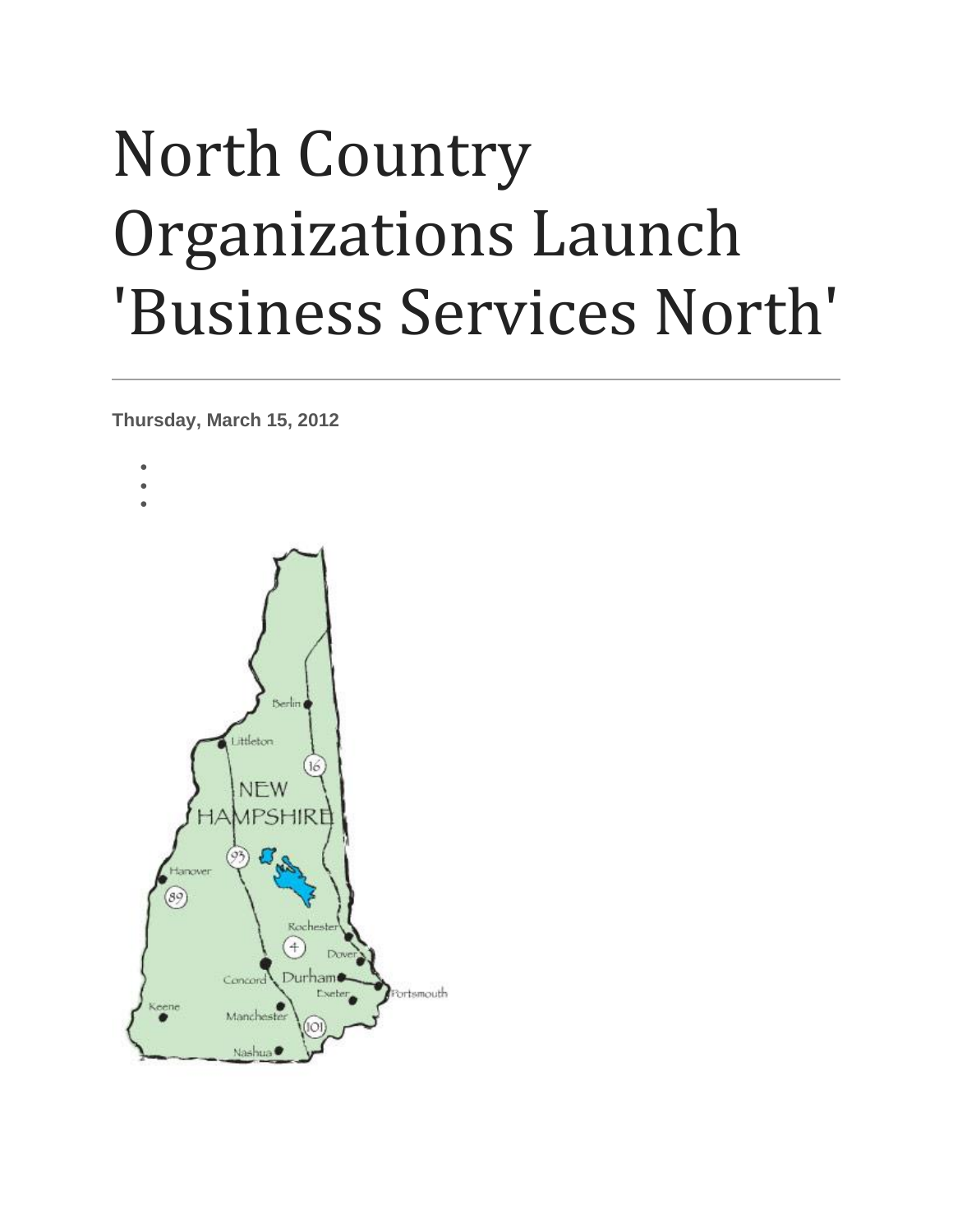Three prominent organizations in New Hampshire's North Country have launched Business Services North, a one-stop point of access for businesses seeking services in the region. The effort is a collaboration of White Mountains Community College (WMCC), Northern Community Investment Corporation (NCIC), and the NH Small Business Development Center (NH SBDC).

Business Services North will offer small business owners help and solutions by making just one phone call to a common number (603-752-1113 ext. 3062.) Trained business consultants will discuss with callers how the collaborating entities can best meet the needs of the entrepreneur.

"The idea is simple: we want to avoid duplication of efforts, harness our resources, and provide North Country businesses with a single point of contact. Business Services North is an outcome of the collaborative spirit developed while working on an economic development model funded through the Neil and Louise Tillotson Foundation. We have the resources; now we're making them more accessible," said Mary Collins, state director of the NH SBDC.

Business owners will have access to N.H. SBDC's confidential business management assistance and online e-learning program, WMCC's entrepreneurial counseling and group educational events, and NCIC's business financing, technology related grants, and marketing assistance.

"White Mountains Community College has community at the core of its name. Reaching out to support and promote businesses throughout the North Country region is part of our mission. This collaborative allows for a one-stop point of contact to a range of resources which will support a current business or someone looking to start a business," said Katharine Eneguess, president of White Mountains Community College.

Business Services North is headquartered at White Mountains Community College in Berlin and also accessible at the Northern Community Investment Corporation's office in Lancaster, First Colebrook Bank in Colebrook, and White Mountains Community College at the Littleton Area Learning Center.

"It was time to simplify so business owners can know they are getting the best services for their need. WMCC and SBDC are terrific partners that we are pleased to integrate with," said Jon Freeman, president of the Northern Community Investment Corporation.

*The NH Small Business Development Center, an outreach program of the Peter T. Paul College of Business and Economics at the University of New Hampshire, provides confidential, long-term, business management advising and educational programs to New Hampshire businesses. Services are delivered by full-time certified business advisors with MBAs, CPAs and all have owned their own businesses. NH SBDC is a cooperative venture of the U.S. Small Business Administration, the State of New Hampshire, the University of New Hampshire, and the private sector. For more information on NH SBDC, visit [www.nhsbdc.org.](http://www.nhsbdc.org/)*

## • WRITTEN BY: